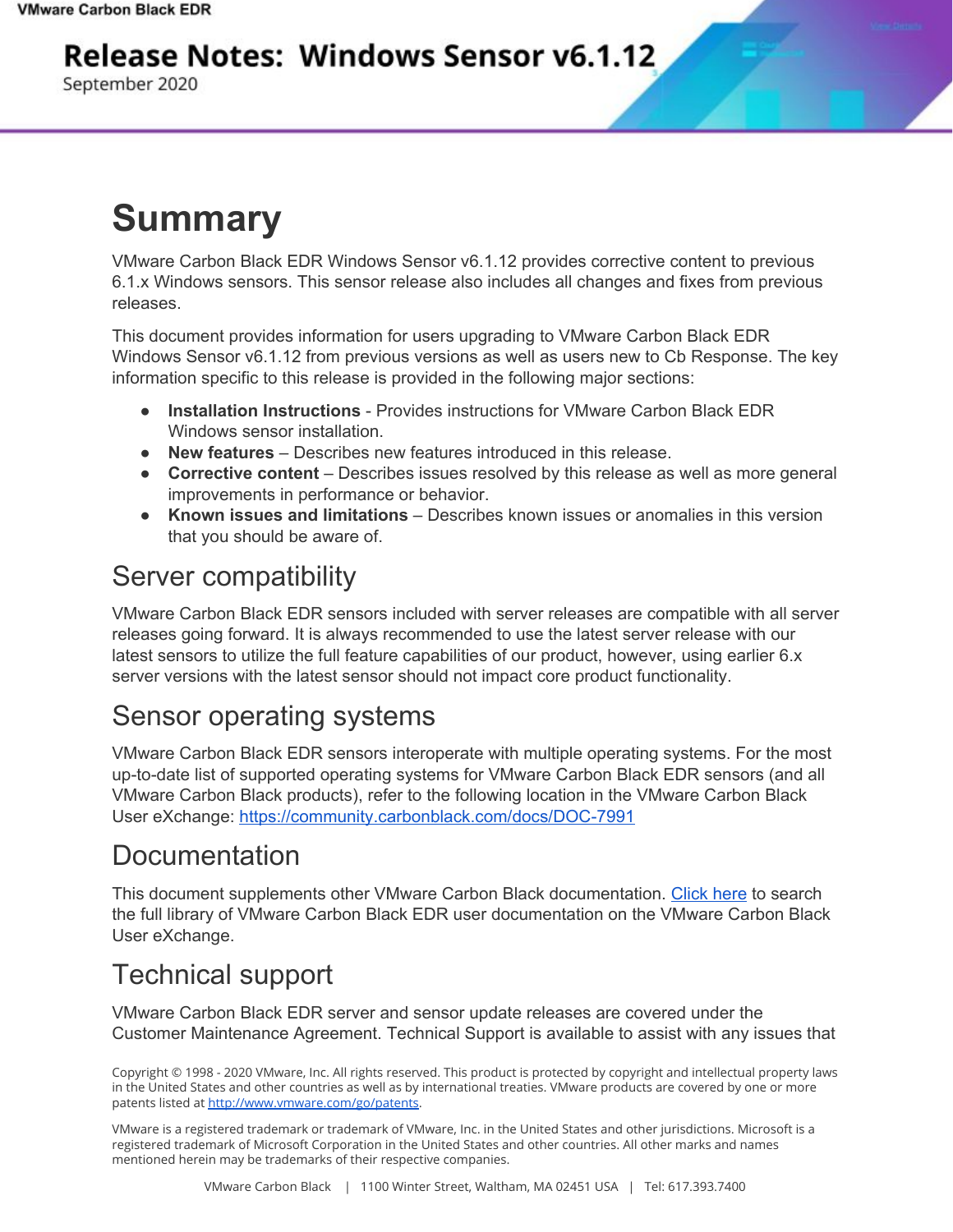might develop during the installation or upgrade process. Our Professional Services organization is also available to assist to ensure a smooth and efficient upgrade or installation.

**Note:** Before performing an upgrade, Carbon Black recommends reviewing content on the User eXchange for the latest information that supplements the information contained in this document.

### **Installation Instructions**

To install the sensors on to your server, run through the following instructions:

- 1. Ensure your VMW CB EDR YUM repo is set appropriately:
	- a. The VMW CB EDR repository file to modify is */etc/yum.repos.d/CarbonBlack.repo*
	- b. Baseurl = [https://yum.distro.carbonblack.io/enterprise/stable/\\$releasever/\\$basearch/](https://yum.distro.carbonblack.io/enterprise/stable/$releasever/$basearch/)
- 2. On the VMW CB EDR server, clear the YUM cache by running the following command:
	- *a. yum clean all*
- 3. After the YUM cache has been cleared, download the sensor install package by running the following command:
	- a. Run *yum install --downloadonly --downloaddir=<package local download directory> <package>*
		- i. **Note:** The *<package local download directory>* is a directory of your choice
		- *ii.* **Note:** *<package>* is replaced by *cb-sensor-6.1.12.15351-win*
- 4. Install the new sensor package on the VMW CB EDR server by running the command:
	- *a. rpm -i --force <package>*
- 5. Make the new installation package available in the server console UI by running the command:
	- a. */usr/share/cb/cbcheck sensor-builds --update*
		- *i.* **Note:** If your groups have *Automatic Update* enabled, the sensors in that group will start to automatically update.

Your new sensor versions should now be available via the console. For any issues, please contact Carbon Black Technical Support.

**Important Note:** Installations and upgrades (as well as uninstallations and downgrades) of the sensor on Windows XP and Windows Server 2003 **will require a reboot** in order to properly load (or unload) our software drivers.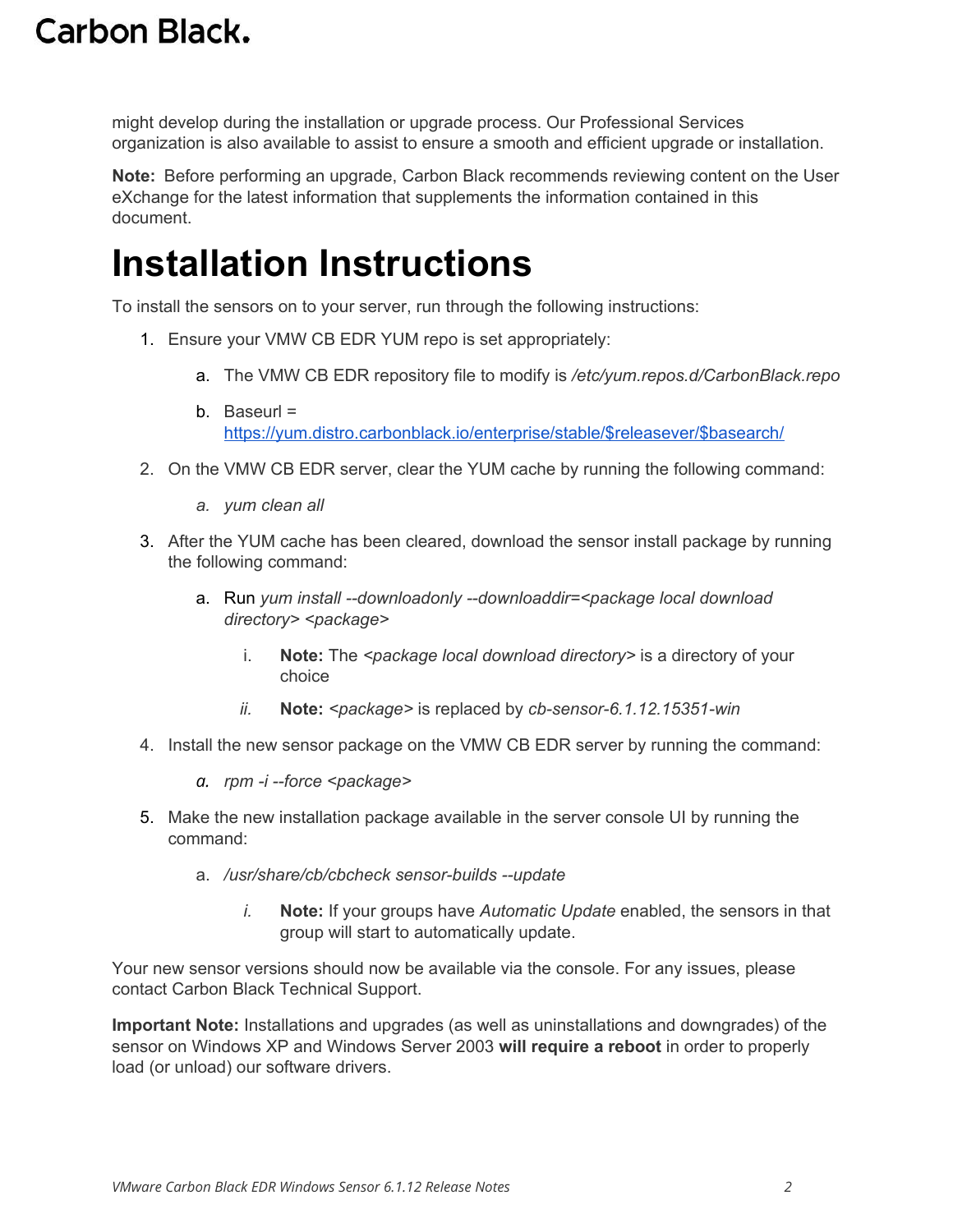For all other Windows OS, it is always encouraged to conduct a reboot of the endpoint after installation (or restart) of our sensor to ensure the sensor properly captures the full historical data of all running processes and associated information.

### **Corrective Content**

This release provides the following corrective content changes:

- Fixed a bug with the sensor attempting to resolve bogus IP addresses. [CB-28612]
- Improved sensor performance for parsing DNS packets. [CB-32324]
- Fixed a bug causing character display issues for machines using non-US locales. [CB-32405]
- Updated OpenSSL library to version 1.1.1g. [CB-32517]
- Updated Curl library to version 7.71.1. [CB-32518]

# **Known Issues and Limitations**

Known issues associated with this version of the sensor are included below:

● **Disabling DNS Name Resolution For NetConn Events:** Versions of the sensor prior to 7.1.1 (and 6.1.12 for XP/Server2003) were susceptible to high CPU utilization in the IP Address-to-Hostname resolution functionality of the sensor. This issue has been addressed, however, this registry key will still disable IP address name resolution for customers who wish to do so. [CB-17552]:

[HKEY\_LOCAL\_MACHINE\SOFTWARE\CarbonBlack\config]

"DisableNetConnNameResolution"=dword:00000001

- **Cb Entries Remaining in Add/Remove Programs:** Customers uninstalling their Cb Response Windows sensor through uninst.exe will notice remaining Cb entries in the Add/Remove Programs window.xcxz
- **Cb Branding Is Different Between MSI and EXE Installers:** Customers using the Add/Remove Program window to manage their Cb Response installation should be aware that the Cb branding between the MSI and EXE installers is different.
- **Disproportionate Cb Logo on Install Wizard:** Customers running the .exe installer may notice a disproportionate Carbon Black logo appearing on the Install Wizard

# **Contacting Support**

Use one of the following channels to request support or ask support questions:

- **Web:** User [eXchange](https://community.carbonblack.com/)
- **Email:** [support@carbonblack.com](mailto:support@carbonblack.com)